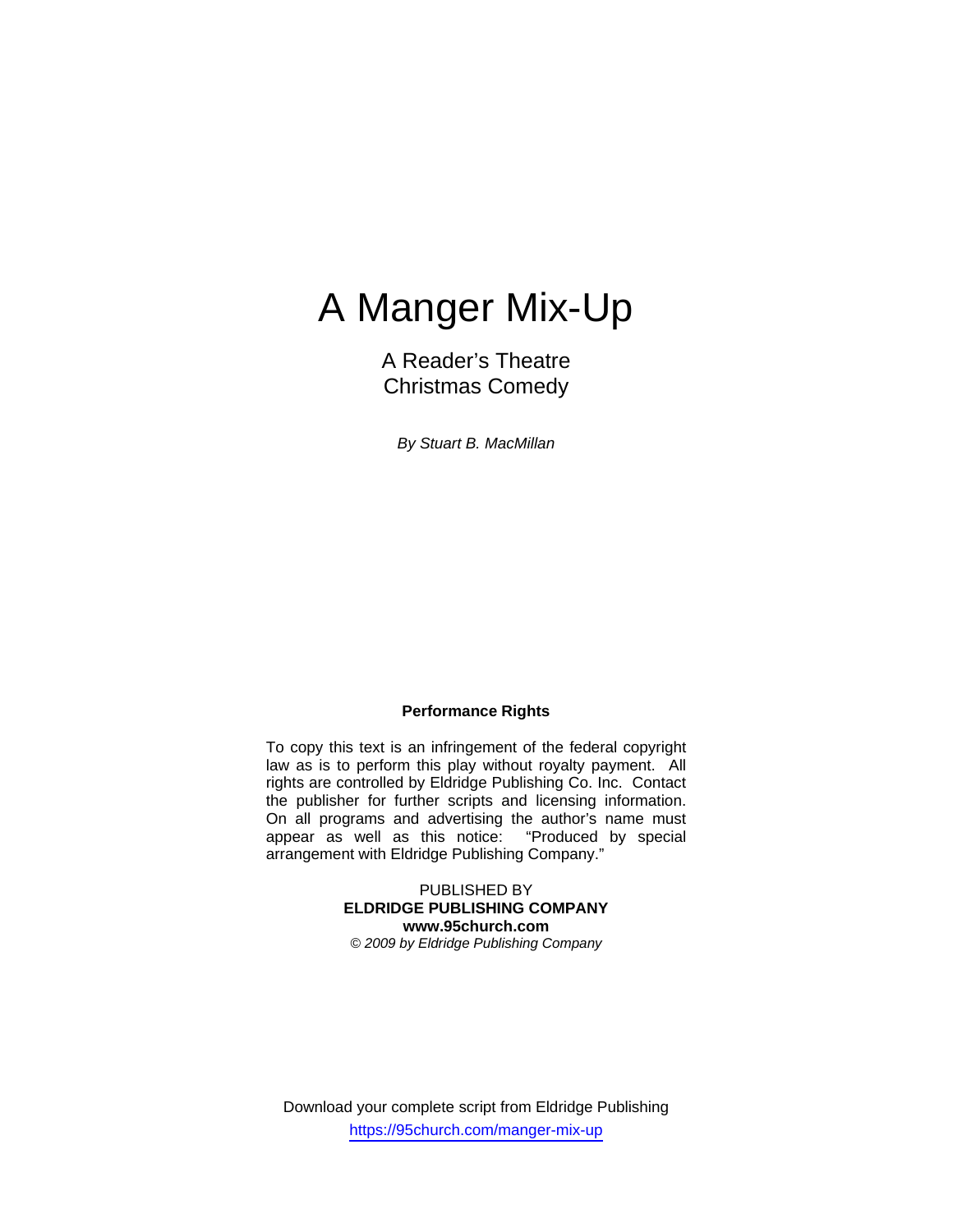#### *A Manger Mix-Up - 2 -*

## **STORY OF THE PLAY**

 Howard Sinclair is ready to direct the church's outdoor manger pageant. Since the previous pageant done five years ago was a complete disaster, his wife Gladys wants to be especially careful that this year everything runs smoothly. But of course that doesn't happen!

 First the rented animals are delivered a week early, but instead of a camel, a goat is sent and it promptly starts eating the neighbor's bushes. To appease their prickly neighbor, Howard agrees to let him play the part of a shepherd, even though another church member had been promised the role. Then there's the elderly Mrs. Quimby who fell off the donkey the last time, but once again wants to play Mary. And finally, the guys playing the wise men argue over who will carry the gold.

 With all the bickering, how can this pageant even go on? Reverend Crosby helps them resolve their difficulties and the pageant turns out to be a medium for reconcilement, forgiveness and the healing of old wounds.

 This play is ideal during the busy Christmas season because it is easy to rehearse and stage, but still reminds us to be thankful for God's great gift.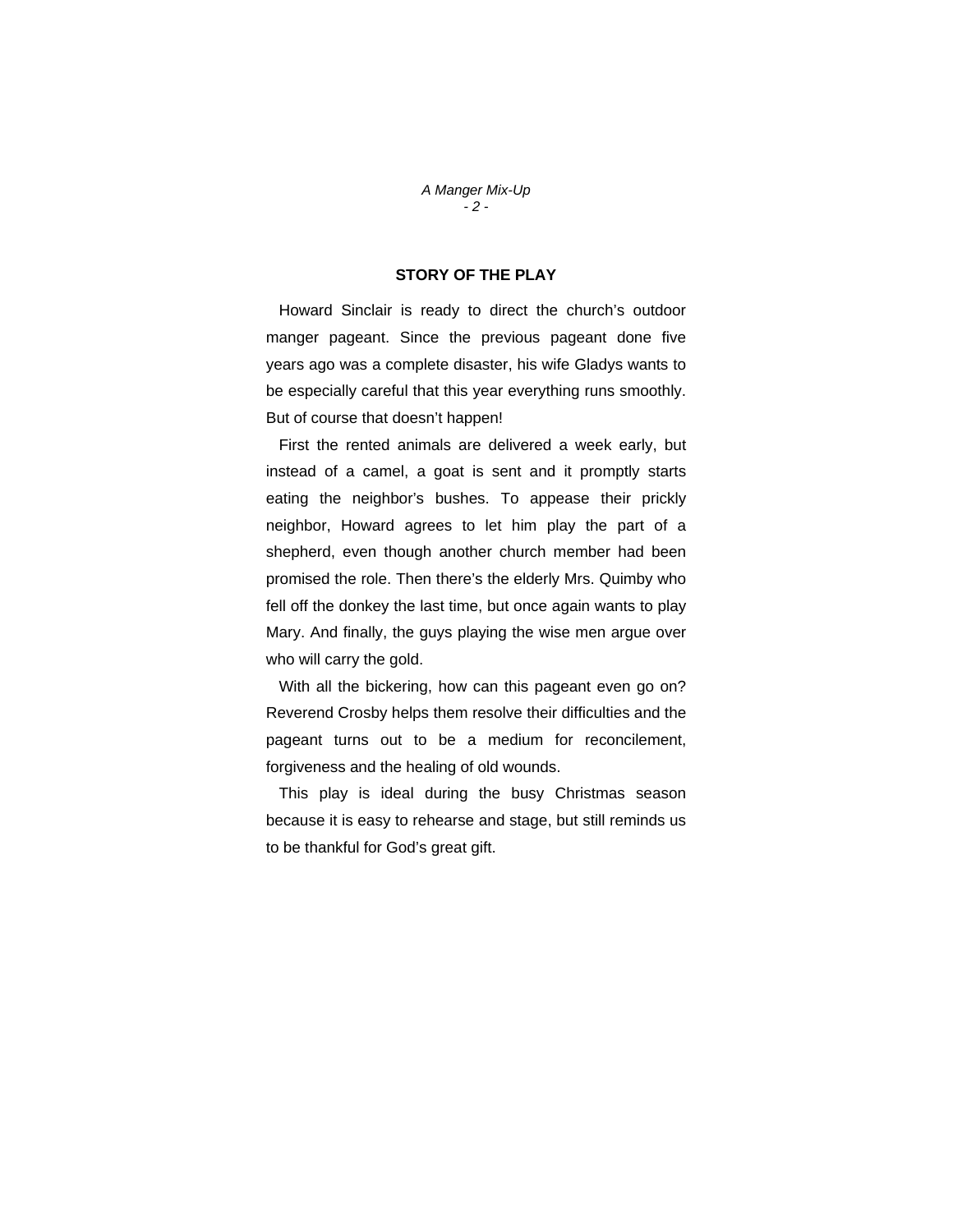*A Manger Mix-Up - 3 -* 

# **CAST OF CHARACTERS**

*(4 m, 2 w, 1-2 flexible)* 

- **HOWARD SINCLAIR:** Director of this year's Christmas pageant.
- **GLADYS SINCLAIR:** Wife of Howard.
- **REV. CROSBY:** Minister of church. *(Role may be played by a woman, SARAH, or young man, JEROME.)*
- **MRS. QUIMBY:** Member of church. About 65 years old.
- **BOB HARMON:** Member of church.
- **JACK CARPENTER:** Neighbor of the Sinclairs. He attends church only on holidays.
- **REGGIE CONNORS:** Member of church.
- **GERTIE:** *(Man or woman.)* Delivers animals. *(Role can be doubled with Reggie Connors or Mrs. Quimby.)*
- **SETTING:** The living room of the Sinclair home.

**PROPS:** Shepherd's crook. Rev. Crosby: A file of papers.

 Gertie: Clipboard with papers. Mrs. Quimby: Teenybopper outfit.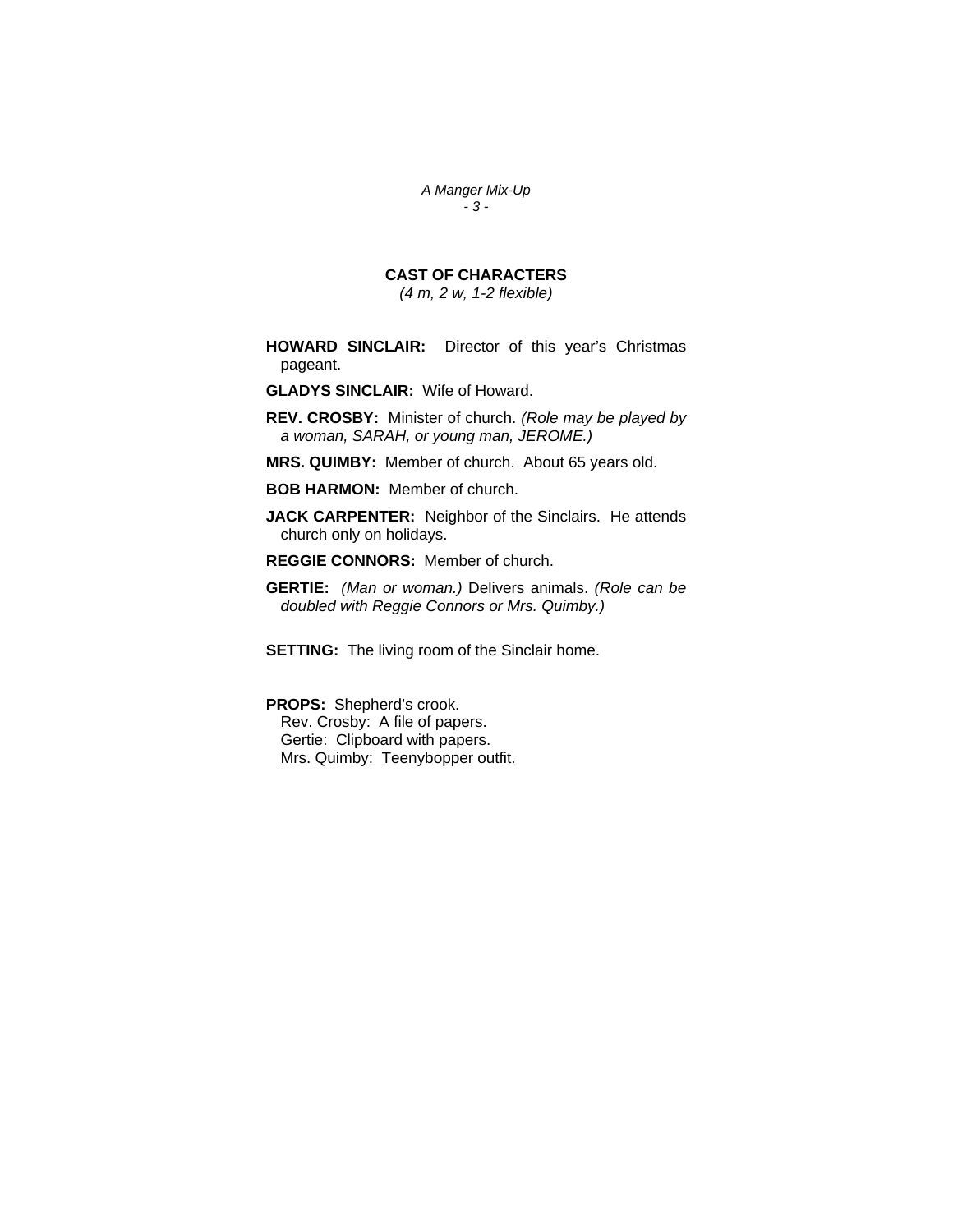#### **Scene 1**

*(AT RISE: GLADYS SINCLAIR and REV. CROSBY are having a conversation in the living room of the Sinclair home.)* 

- **REV. CROSBY:** It seems just like yesterday that I was sent to this parish, but it's now been almost two years.
- **GLADYS:** You've fit in quite nicely. Although many people didn't want a woman (or young) pastor, you've done such a good job that most of them have changed their mind.
- **REV. CROSBY:** Thanks for the compliment. Too many people take pastors for granted not realizing that we are also human beings and can feel very alone and insecure at times.
- **GLADYS:** You and I have always had a good working arrangement.
- **REV. CROSBY:** I want to personally thank you again for taking over the job of Sunday School Superintendent. With you assuming that major responsibility, that left me more time to concentrate on my other duties.
- **GLADYS:** It came at a good time for me. I have no more children at home and my job was terminated at the plant.
- **REV. CROSBY:** Now that all these compliments are flowing back and forth, I have one more request to ask of you.
- **GLADYS:** I saw that folder in your hands, and I hope it's not what I think it is.
- **REV. CROSBY:** I was looking through the files and came across this old file involving a manger scene that was put on out in front of the church.

**GLADYS:** Unfortunately, that's what I thought it was.

**REV. CROSBY:** You don't seem too thrilled.

- **GLADYS:** I was hoping that file would stay dead and buried and permanently forgotten.
- **REV. CROSBY:** How come? All the details are in it, such as where you rent the animals. I wasn't here at the time, but it looks like the last one was done five years ago.
- **GLADYS:** It didn't turn out too well. In fact it was an utter disaster and that's why it was discontinued.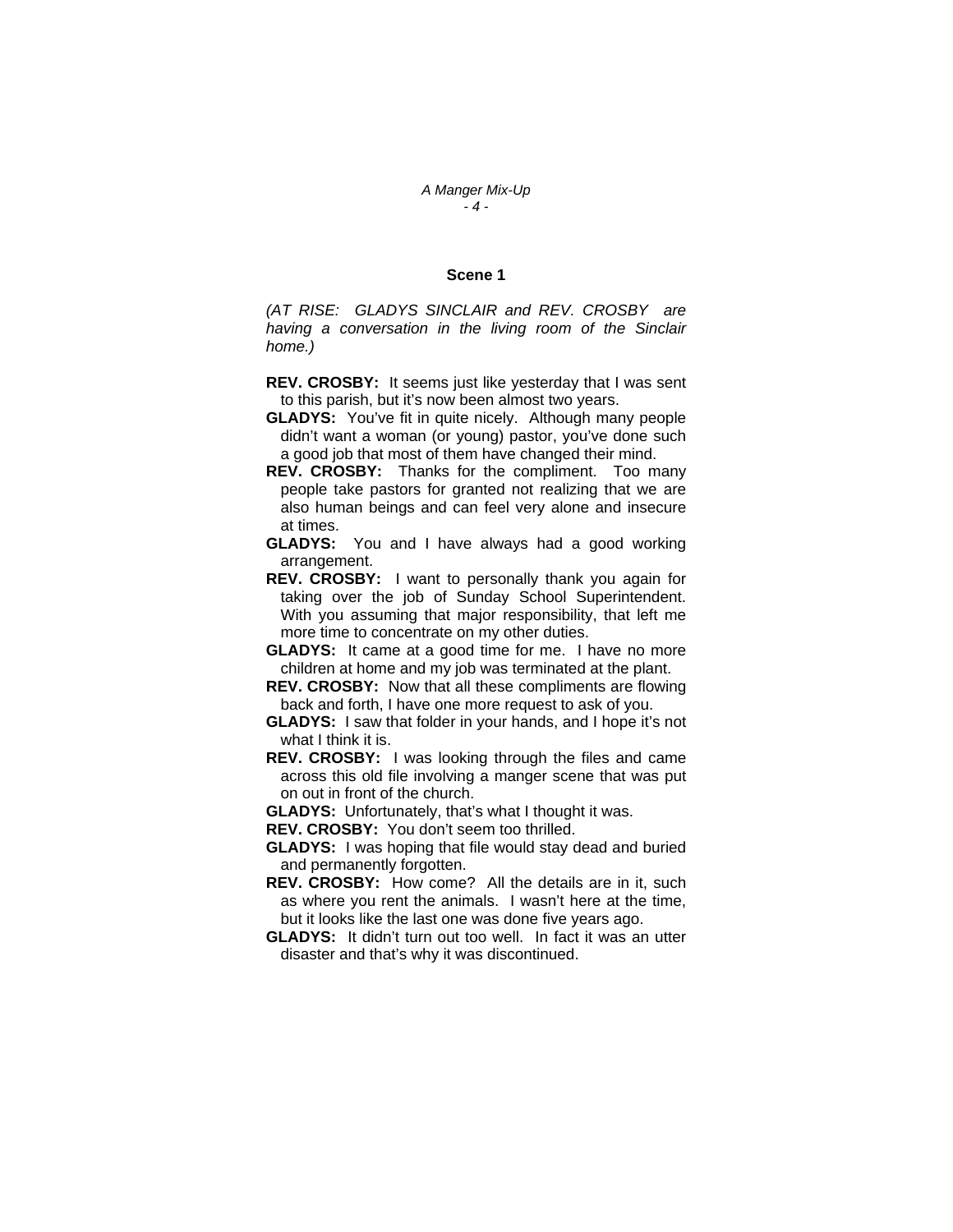- *A Manger Mix-Up - 5 -*
- **REV. CROSBY:** *(Looking at folder.)* From these notes it looks like your husband was in charge.
- **GLADYS:** He sure was, and he was the main cause of the problems. His intentions were good, but the result was a calamity.

**REV. CROSBY:** What happened?

**GLADYS:** He tried to get too theatrical. Instead of just putting on a regular, normal manger scene like everyone else, he had to act like a hotshot director and add what he called pizzazz to it. The actors revolted, the animals went wild, and we were the laughingstock of the community.

**REV. CROSBY:** We'd better think about it for a while before making any final decision.

**GLADYS:** Let's think about it for a long, long time.

*(HOWARD enters.)* 

- **HOWARD:** Hi, everybody. Business is so lousy at the plant that I am on an unpaid leave for the next two weeks. I'll have to find something to keep me busy or I'll go stir crazy.
- **GLADYS:** At least you weren't laid off like so many of the others.
- **HOWARD:** I'm much too valuable for that. *(Sees folder that the Reverend is holding.)* I see that you have resurrected my old file on the manger scene. I don't know why we quit doing it. We have the old set stored in the church basement, and I could have it up and running in a day.
- **REV. CROSBY:** We really haven't decided yet. I found the file and wondered what it was all about.
- **HOWARD:** I've got nothing going on the next two weeks. It would keep me busy. Why don't we just go ahead and do it?

**GLADYS:** Don't you remember? We had a lot of problems. **HOWARD:** Nothing serious.

- **GLADYS:** Are you kidding? How about when Mary fell off the donkey that you insisted she ride in on.
- **HOWARD:** Old Mrs. Quimby was only bruised. It wasn't my fault that she made such a big fuss about it that some nitwit in the audience called the paramedics.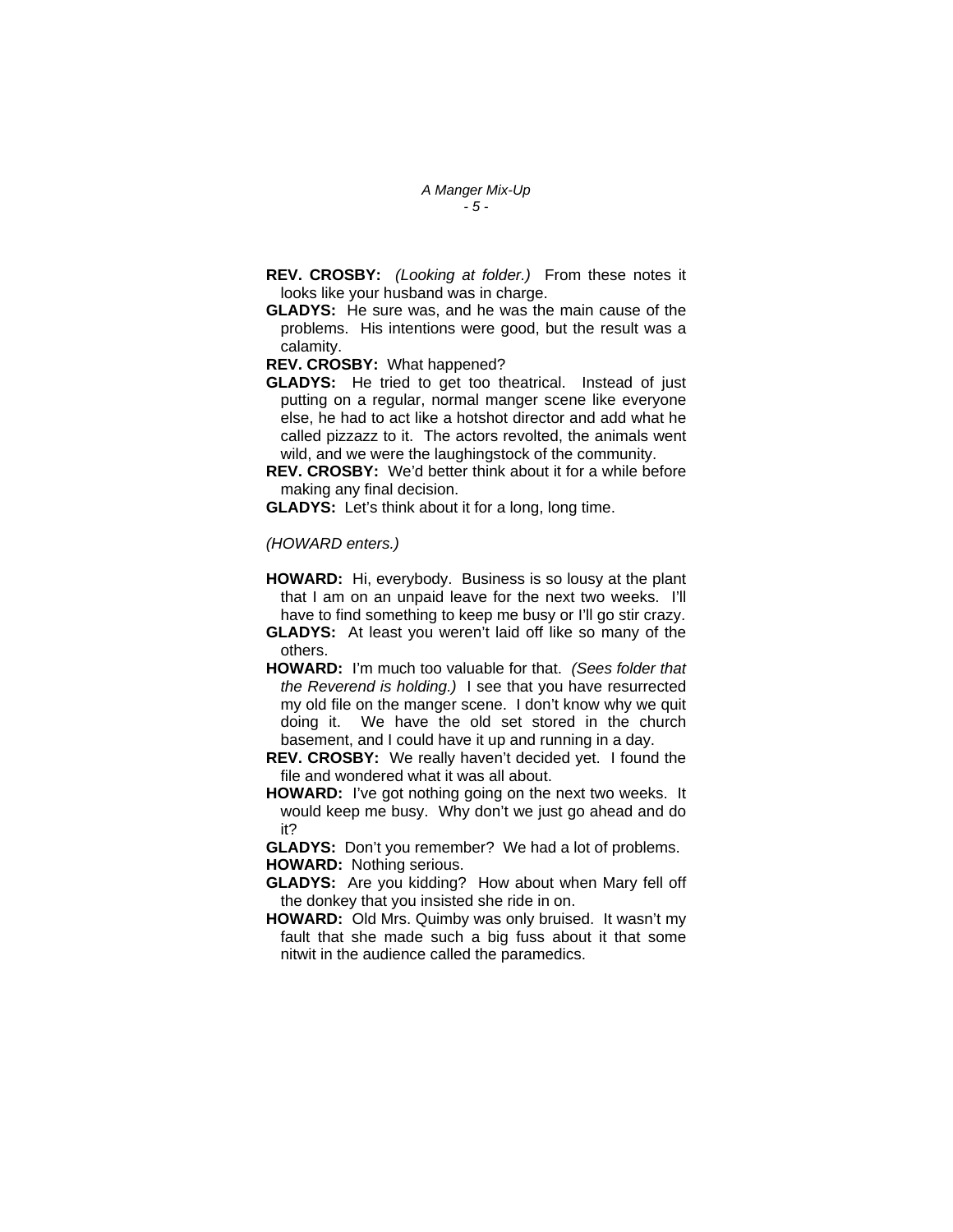**HOWARD:** *(Cont'd.)* Everybody knows that animals don't like to hear sirens, and they got a little restless.

**GLADYS:** A little restless? We almost had a stampede.

- **HOWARD:** We were able to corral all of them before they got away.
- **GLADYS:** Mrs. Quimby was sixty years old and should never have been put on that donkey.
- **HOWARD:** I'll insist on getting a trained donkey this year.
- **REV. CROSBY:** Why did you allow Mrs. Quimby to play Mary when we have plenty of young girls who would love the part?
- **GLADYS:** The Quimbys paid for the original costumes, shepherd's crook and the stable set and that was part of the deal that she play Mary. Although Mr. Quimby died four years ago, I bet she'll still insist on playing Mary.
- **HOWARD:** That was the only problem we had.
- **GLADYS:** Are you kidding? Remember the day that you had Channel 7 come out to film it, and your shepherd and wise man almost got in a fistfight over who should hold the shepherd's crook, and you took it from them and gave it to Joseph, who held it upside down. We were the laughingstock of the whole city.
- **HOWARD:** Because of his elaborate costume, Reggie Connors had the dumb idea that a wise man was more important than a lowly shepherd, so he grabbed the shepherd's crook. It was just unfortunate that Channel 7 was there filming it.
- **GLADYS:** And Channel 7 still shows that fiasco every Christmas so that the whole community can laugh at us. And that's why we dropped the manger pageant.
- **HOWARD:** Well, we all can learn from experience. *(Takes the folder from REV. CROSBY.)* I will do your Christmas manger pageant for you and give you a production you will be proud of.

#### **End of Scene**